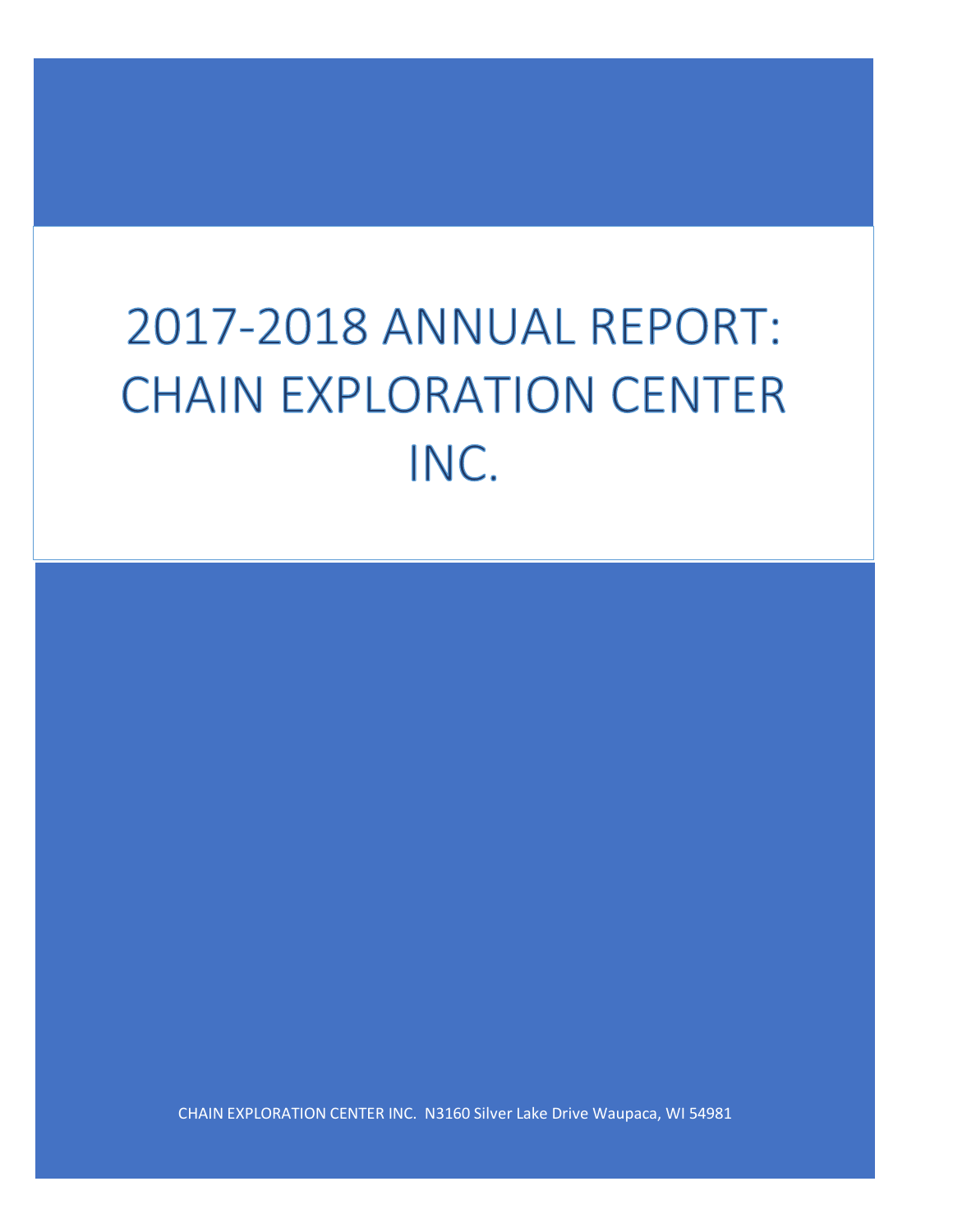## **Summary**

The founding members worked diligently to gather a group of volunteers throughout the 2018-2019 school year that eventually formed the governing board of the Chain Exploration Center. Work began to create the charter that would outline the mission and vision of the school to be approved by the Waupaca School Board, followed by the bylaws the governing board would abide by. The School District of Waupaca Board of Education approved the charter school in January, the final version of the charter contract was approved in February.

The governing board, called the Governance Council applied for the Federal Sub-Grant and currently is awaiting a response from the State of Wisconsin. Fundraising efforts began with our first annual U-Rah-Rah to clear out furniture that could not be utilized. The efforts raised about \$2,000 that will be utilized in the upcoming school year.

The hiring of a Lead Advisor, along with two additional Advisor's occurred in March. One teacher was retained from the Chain Elementary, the school the Chain Exploration Center will be replacing. An additional teacher from the district was retained with one outside hire.

The staff of the Chain Exploration Center along with members of the Governance Council worked with a local contractor to make the changes necessary to create the environment conducive for a multi-age, project-based learning environment. Construction began in June and is slated to be complete by the opening in September of 2018.

Accomplishments to Date:

- Charter Contract
- Formation and Organization of the Governance Council
- Bylaws
- Logo and Marketing
- Hiring of Staff
- Grant Award from the County for Kayaks
- Grant Award for an Orchard
- Federal Sub-Grant Application
- Newsletter Publication
- Facilities Plan and Construction
- First Fundraising Event



©2019 Chain Exploration Center Inc.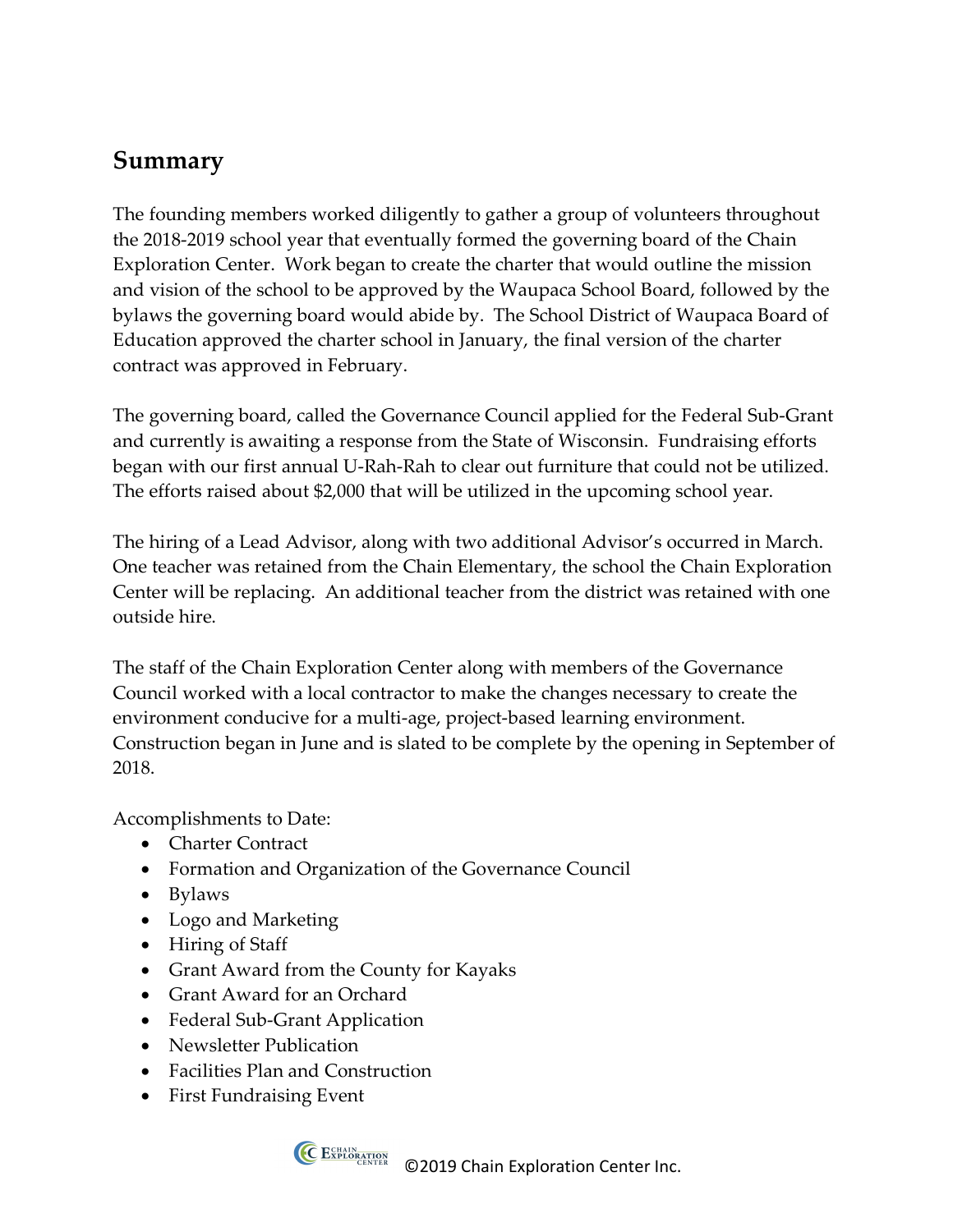- Website
- Student Handbook

Future:

- Apply for  $501(c)(3)$
- Recruit for Governance Council
- Develop Music Program Explore Suzuki in Schools

# **Administrator's Annual Report 2017-18**

#### ENROLLMENT

The Waupaca School Board accepted our proposal of accepting 59 students for the first year of our operation. Since the time of the May School Board meeting, we have had one student rescind their acceptance. Our current enrollment is at 58 students, of which 22 are third graders, 20 are fourth graders, and 16 are fifth graders. The students have already been placed into Advisory groups and will receive a placement letter in early August. There are four students on a waiting list, which will remain in effect until January 1.

Looking forward, it is clear that many slots in upcoming years will be filled with younger siblings of students currently enrolled. In fact in the year 2019-20 and again in 2021-22, there are enough siblings that it may be necessary to go to lottery just with siblings and no other enrollees.

#### ADVISORS' GOALS and STRUCTURE OF SCHOOL DAY

The three main Advisors met with ISN Consulting for two full days this month and have mapped out the first 30 days of instruction, including the first two guided projects: Orchard, and Me Project. Other items they completed are:

- Culture building activities and Schedule for them
- Revised daily class schedule
- Revised project proposal form
- Report card
- Student supply list
- Template of a personalized learning plan
- Administrative duties chart\* not complete--to be reviewed with GC
- Culture building activities within staff group



©2019 Chain Exploration Center Inc.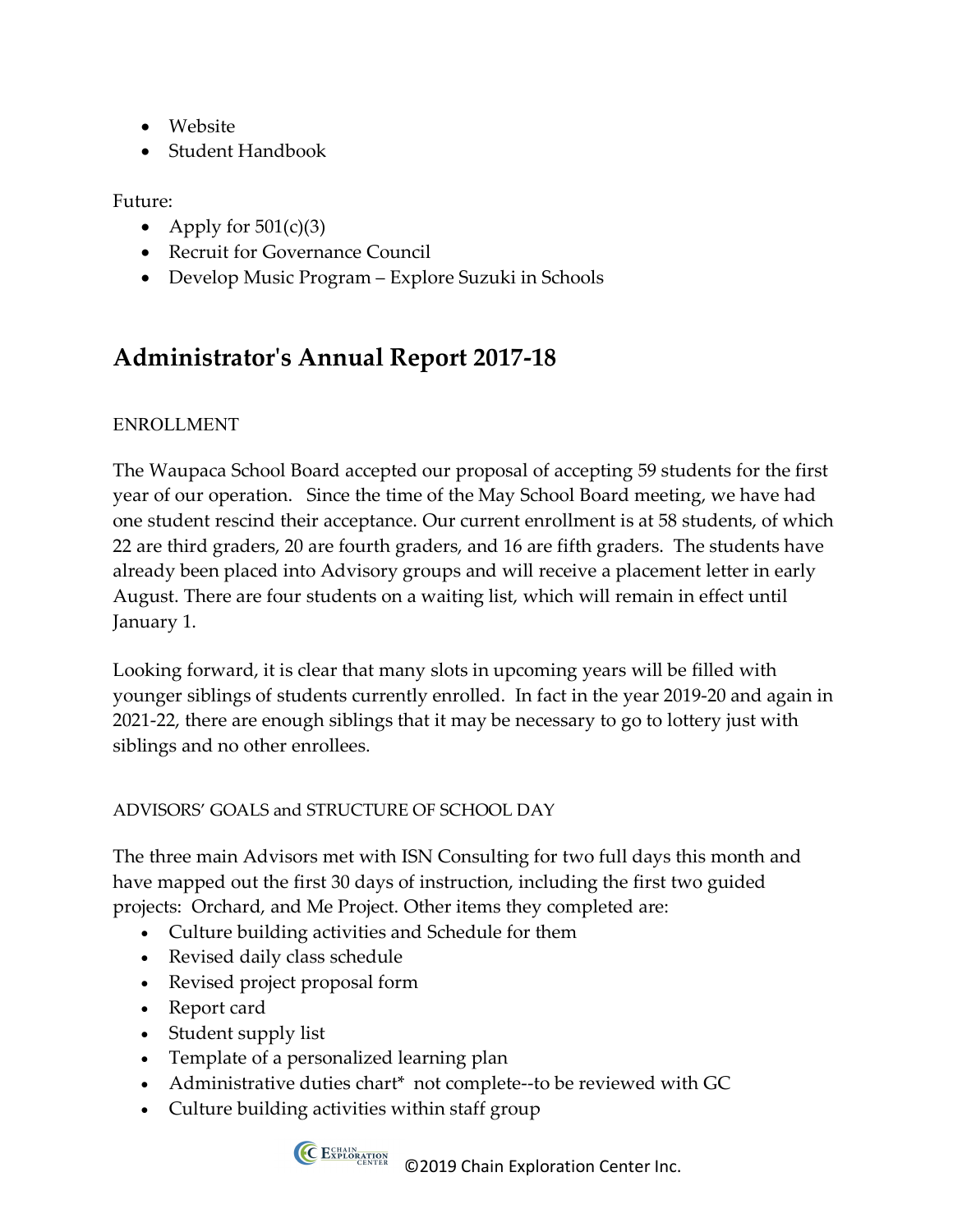Delegated to and completed by the Principal were:

- Family Handbook
- Ordering all needed Curriculum materials
- Volunteer/live source list
- Family orientation Night plans
- Orchard Field trip transportation and registration
- Apple Fest plans

#### FACILITIES UPDATE

Over the course of the year, the Facilities Committee met regularly to revise and update plans as needed to be up to code and budget restrictions.. Currently, the main research and presentation room in taking shape, the gym is being painted, a new sound system has arrived, the walls in the future health room and the community room closet/toy room/resource room are being demolished. The lockers have been removed and plans were made for a mural.

Outdoor changes are minimal so far, other than a new sign that has been ordered. We also have received new garage doors, had planters donated and planted, a fish raising tank donated, and Mr Pat Phair has indicated interest in meeting with us to plan for the moving of the Community Garden. Plans are in the works for the start of an orchard to be planted by the first class.

### Treasurer's Report

There was a significant amount of progress made in our first year, with many initiatives completed and many more in progress. The following is a summary of some of the key activities completed throughout the year or currently in process:

- Established the Chain Exploration Center (CEC) as an entity in the state of Wisconsin as Chain Exploration Center Inc.
- Through the creation the CEC's contract and bylaws, many key internal financial controls and procedures were established and documented.
- Worked through administrative activities related to general ledger accounting, bank reconciliations, and other finance responsibilities with Carl Hayek.
- Bank account set up initiated with the assistance of Carl Hayek.
- First fundraising efforts held raising nearly \$2,000.